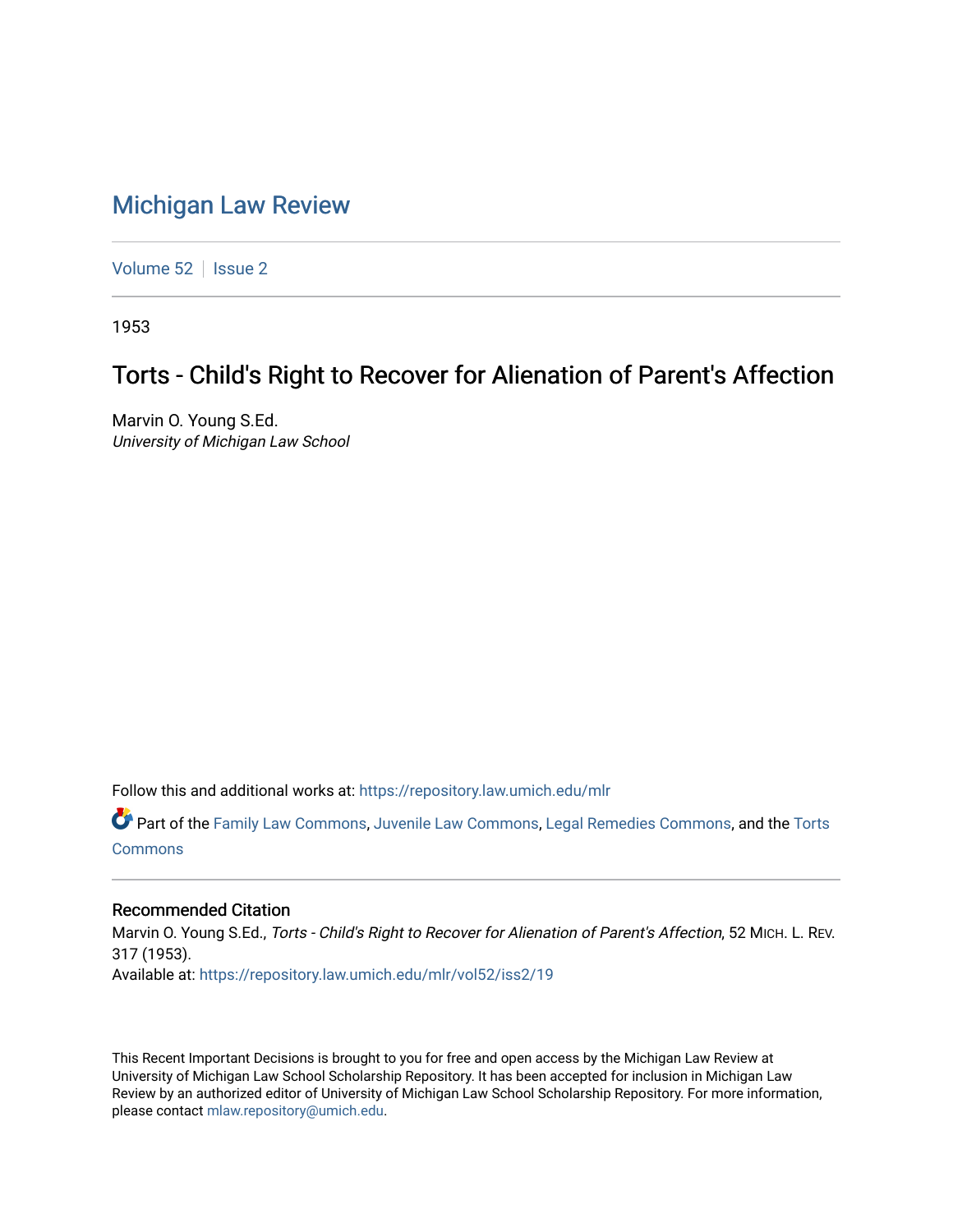TORTS - CHILD'S RIGHT TO RECOVER FOR ALIENATION OF PARENT'S AF-FECTION-Plaintiff's parents were divorced in 1934 when plaintiff was five years old. Custody of plaintiff was awarded to her mother, but plaintiff alleged that she received "usual paternal love, affection, maintenance, and support" from her father until 1941, when plaintiff's father took defendant as his mistress, keeping her until his death in 1952. Plaintiff brought this action for damages on the theory that defendant alienated the affections of her father, thereby depriving plaintiff of fatherly affection, guidance and support. Defendant's demurrer was overruled by the trial court. On appeal, *held,* reversed. In the absence of a statute, a child has no cause of action against a third party for the alienation of the affections of its parent. *Scholberg v. Itnyre,* (Wis. 1953) 58 N.W. (2d) 698.

Not until 1945 did any appellate court in the United States recognize that a child has a legally protectable interest in the love, society and support of his parent.<sup>1</sup> Previously, at least three courts had denied such relief.<sup>2</sup> Since then courts in thirteen jurisdictions have passed on this question; four decisions in three states have held that such a right exists,<sup>8</sup> while ten jurisdictions have rejected such a cause of action.4 Various reasons have been advanced by the

lDaily v. Parker, (7th Cir.) 152 F. (2d) 174 (1945). In the absence of controlling Illinois law, the federal court felt free to decide the case as one of first impression. Extensive law review comment resulted. E.g., see 46 CoL. L. REV. 464 (1946); 59 HARV. L. REV. 297 (1945); 32 VA. L. REV. 420 (1946); 32 CORN. L.Q. 432 (1947); 30 MINN. L. REv. 310 (1946); 94 Umv. PA. L. REv. 437 (1946). See generally 12 *AL.R.* (2d) 1178 (1950).

<sup>2</sup>Coulter v. Coulter, 73 Colo. 144, 214 P. 400 (1923); Cole v. Cole, 277 Mass. 50, 177 N.E. 810 (1931); Morrow v. Yannantuona, 152 Misc. 134, 273 N.Y.S. 912 (1934),

<sup>8</sup>*Illinois:* Daily v. Parker, note 1 supra; Johnson v. Luhman, 330 ill. App. 598, 71 N.E. (2d) 810 (1947); *Minnesota:* Miller v. Monsen, 228 Minn. 400, 37 N.W. (2d) 543 (1949); *Michigan:* Russick v. Hicks, (D.C. Mich. 1949) 85 F. Supp. 281.

<sup>4</sup>McMillan v. Taylor, 81 App. D.C. 322, 160 F. (2d) 221 (1946), followed in Edler v. MacAlpine-Downie, 86 App. D.C. 97, 180 F. (2d) 385 (1950); Taylor v. Keefe, 134 Conn. 156, 56 A. (2d) 768 (1947); Rudley v. Tobias, 84 Cal. App. (2d) 454, 190 P. (2d) 984 (1948) (based on a statutory amendment); Garza v. Garza, (Tex. Civ. App. 1948) 209 S.W. (2d) 1012; Henson v. Thomas, 231 N.C. 173, 56 S.E. (2d) 432 (1949); Nelson v. Richwagen, 326 Mass. 485, 95 N.E. (2d) 545 (1950); Katz v. Katz, 197 Misc.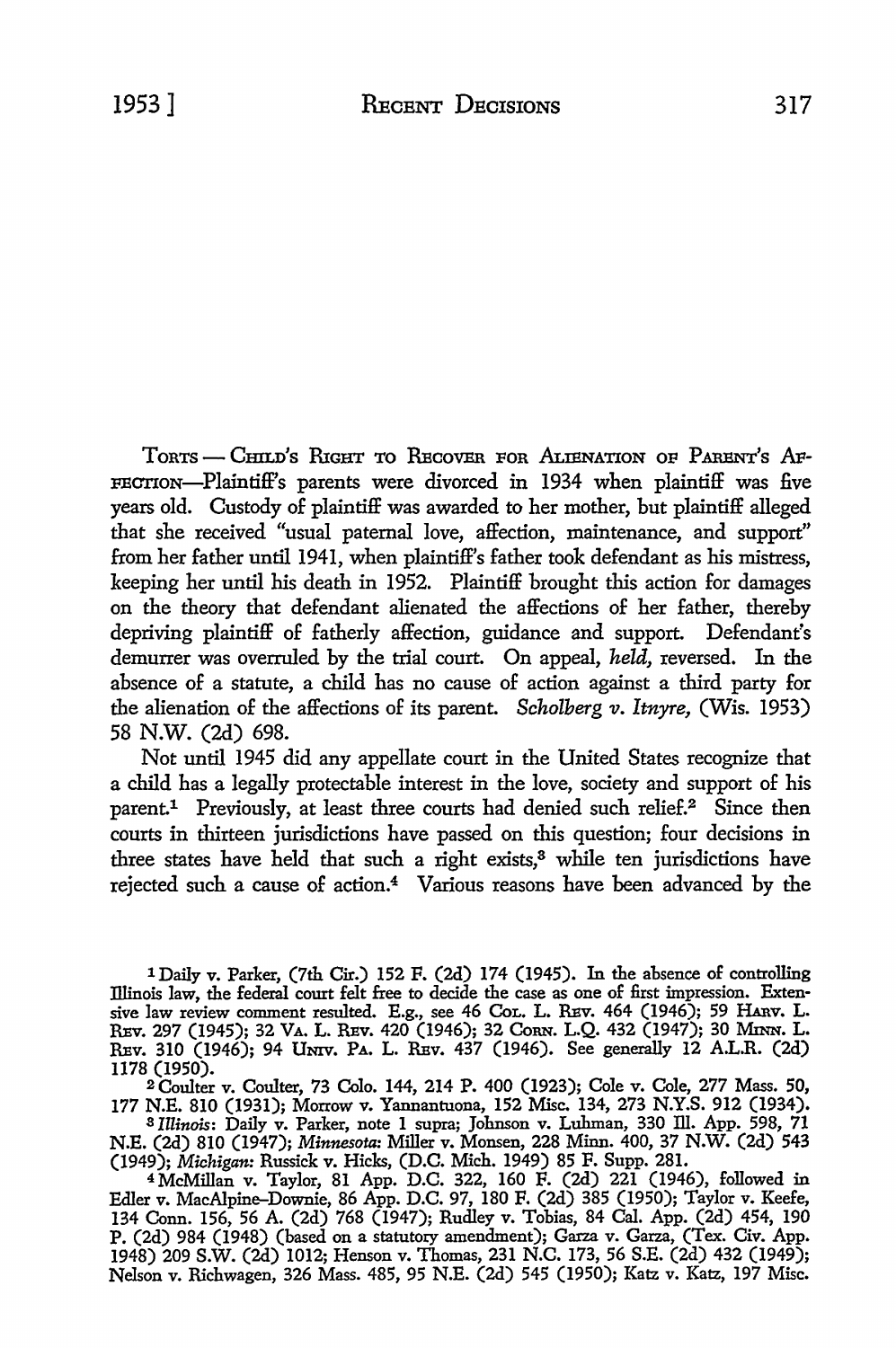courts for denying relief to a child in this kind of case. It is said that there is no loss of "consortium,"<sup>5</sup> the basis of a suit for alienation of affections,<sup>6</sup> or that such actions are either prohibited by or contrary to the spirit of so-called "heart balm" statutes which abolish, inter alia, suits for alienation of affections.<sup>7</sup> Practical considerations, such as the prospect of fostering a multiplicity of actions and creating new opportunities for extortion, the difficulty of assessing damages, and the fear of causing a flood of litigation, are thought to stand in the way of allowing such actions.8 Other courts have felt that the creation of such new rights is a matter for the legislature.9 On the other hand, courts awarding relief have emphasized the sociological change in the concept of the family, resulting in relative equality for all members;<sup>10</sup> the capacity of the common law to adapt itself to changed circumstances and create new rights by a process of "judicial empiricism";11 and the fact that so-called practical difficulties should not deprive an injured plaintiff of a remedy.12 The most serious objection to recognizing this cause of action would seem to be the legislative policy abolishing such actions. A somewhat contrary policy, however, is evidenced by the strong tendency in the direction of liberalizing substantive and procedural rights of infants, e.g., permitting an unemancipated child to sue his parent in tort for negligence,<sup>18</sup> allowing an action by a child against his parent for support, $14$  and recognizing a cause of action in a child for pre-natal injuries.15 Moreover, the wisdom of the heart balm acts providing for the complete abolition of alienation of affections suits has been seriously questioned by many writers, who argue that they are in conflict with the policy of the law to give increased protection to the sanctity of the home, and that

412, 95 N.Y.S. (2d) 863 (1950) (based on statute); Gleitz v. Gleitz, 88 Ohio App. 337, 98 N.E. (2d) 74 (1951); Kleinow v. Ameika, 19 N.J. Super. 165, 88 A. (2d) 31 (1952); and the principal case.

5 A bundle of legal rights consisting of services, society, and sexual intercourse. Winsmore v. Greenbank, Willes, 577, 125 Eng. Rep. 1330 (1745). The modem law has added a fourth element, conjugal affection. PROSSER, ToRTS 917 (1941). See Holbrook, "The Change In The Meaning of Consortium," 22 MrcH. L. REv. 1 (1923).

<sup>6</sup>Morrow v. Yannantuona, note 1 supra; Taylor v. Keefe, note 4 supra.

7 Taylor v. Keefe, note 4 supra; Katz v. Katz, note 4 supra. *Contra,* Russick v. Hicks, note 3 supra. Recent comments on these statutes are found in 47 MrcH. L. REV. 383 (1949); 33 VA. L. REv. 314 (1947); 52 CoL. L. REv. 242 (1952).

<sup>8</sup>83 UNIV. PA. L. REv. 276 (1934), accepted in Taylor v. Keefe, note 4 supra; Nelson v. Richwagen, note 4 supra.

<sup>9</sup>Gleitz v. Gleitz, note 4 supra; principal case.

10 Johnson v. Luhman, note 3 supra.

11 Daily v. Parker, note 1 supra.

12 Miller v. Monsen, note 3 supra.

18 Borst v. Borst, 41 Wash. (2d) 642, 251 P. (2d) 149 (1952); Signs v. Signs, 156 Ohio St. 566, 103 N.E. (2d) 743 (1952).

14 Parker v. Parker, 335 ID. App. 293, 81 N.E. (2d) 745 (1948); Simonds v. Simonds, (D.C. Cir. 1946) 154 F. (2d) 326.

15 Williams v. Marion Rapid Transit, Inc., 152 Ohio St. 114, 87 N.E. (2d) 334 (1949); Woods v. Lancet, 303 N.Y. 349, 102 N.E. (2d) 691 (1951).